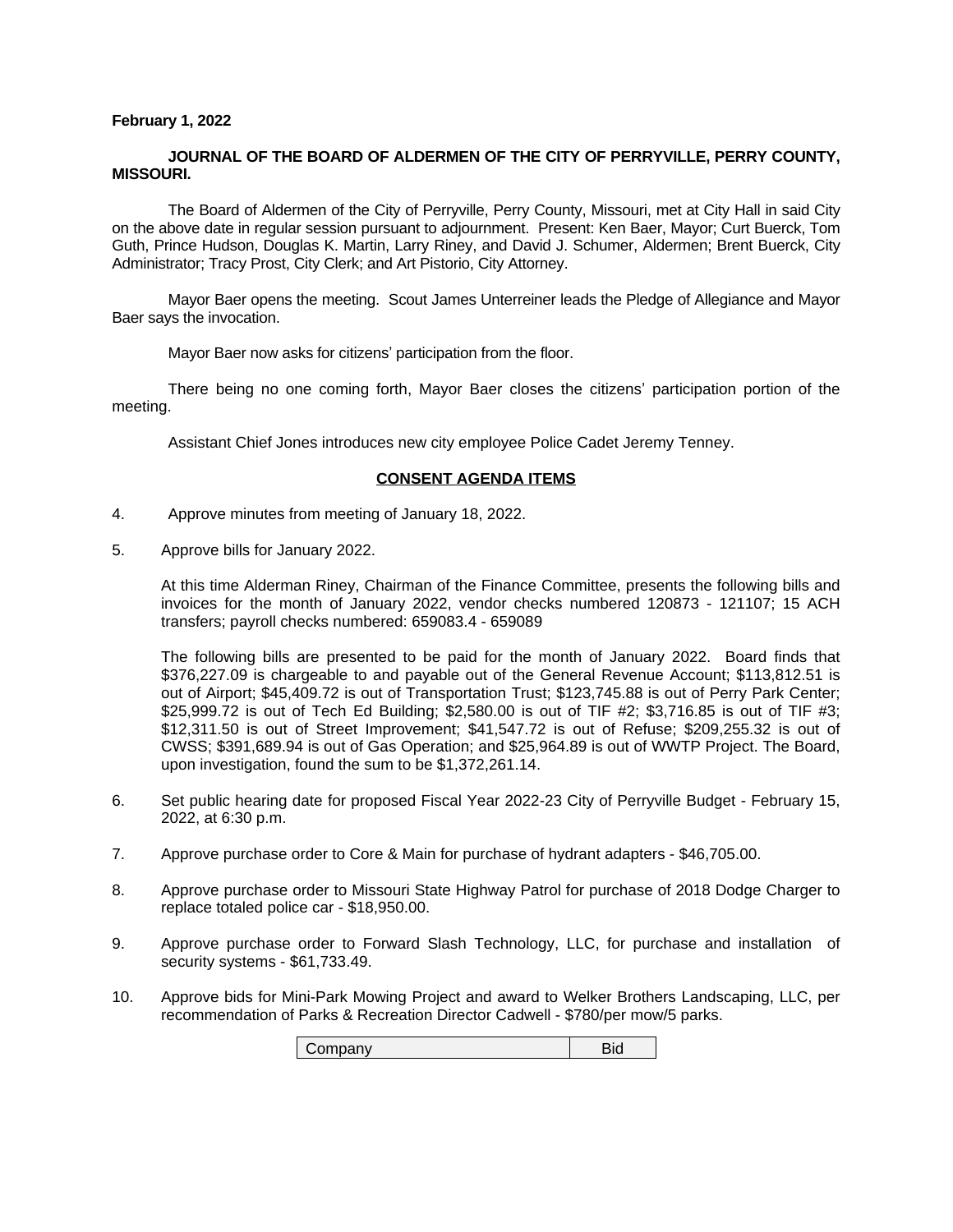| <b>Welker Brother Landscaping LLC</b><br>501 PCR 518,<br>Perryville, MO 63775  | \$780.00   |
|--------------------------------------------------------------------------------|------------|
| <b>Kester All Season Service, LLC</b><br>1860 Co Rd 419<br>Friedheim, MO 63747 | \$998.00   |
| Levi Repp<br>2246 S. Kingshighway<br>Perryville, MO 63775                      | \$1,500.00 |
| <b>Kueker Nursery and Landscaping</b><br>3811 N HWY 51<br>Perryville, MO 63775 | \$1,349.00 |

- 11. Approve plans and specifications for the Perryville Fire Station Utility Main Extensions and authorize staff to advertise for bids.
- 12. Approve request from PHS Project Graduation Committee to hold a boot drive at stop lights around the Square on Friday and Saturday, April 8 and 9, 2022.
- 13. Approve request from Mary Jane Burgers & Brew and Warren Visual to hold the Annual Polar Beer 5K Run on Saturday, March 26, 2022.
- 14. Approve request from St. Vincent Education Foundation for use of trash truck.

# **END OF CONSENT AGENDA**

At this time, Mayor Baer asks if anyone wishes to remove anything from the Consent Agenda.

Item 6: Alderman Guth asks the Board to consider the need for the purchase of Green Climber LV600 mower with a Kohler engine at a cost of \$100,000 included on the proposed 2022-23 Budget. He suggests that, instead of the mower, a skid steer and rotary cutter could be purchased for \$75,000, or the job could be placed out for bid. City Administrator Buerck and Public Works Director Layton tell the Board that the remote-controlled mower would be used on steep inclines, ditches, and easements where we cannot take manned vehicles. Alderman Hudson questions whether the steep hills could be leveled. Staff will provide further information to the Aldermen for their consideration.

Item 11: Alderman Guth asks when staff plans to begin the Fire Station Utility Main Extension project. City Engineer Baer states he expects to begin the project in April.

Item 8: Alderman Prince asks how many miles are on the police vehicle. Asst. Chief Jones informs the Board there are 40,000-50,000 miles on the 2018 Dodge Charger.

Alderman Riney makes a motion to approve the Consent Agenda. Alderman Guth seconds the motion, and on vote the motion carries.

At this time, City Administrator Buerck informs the Board that the Finance Committee expressed concerns about the Market Analysis and Retail Recruitment Services RFP that staff recently proposed to the entire Board for their consideration. Alderman Guth tells the Board that he does not believe the document would be beneficial to a business, noting that he believes a business would do their own market study if they were interested in placing a business in Perryville. Alderman Hudson and Alderman Buerck also express their misgivings about the need for the report. City Administrator Buerck states that the report would be a useful tool for the EDA Director to use when working with prospective businesses; however, per the Board's decision, it will be removed from this year's budget cycle.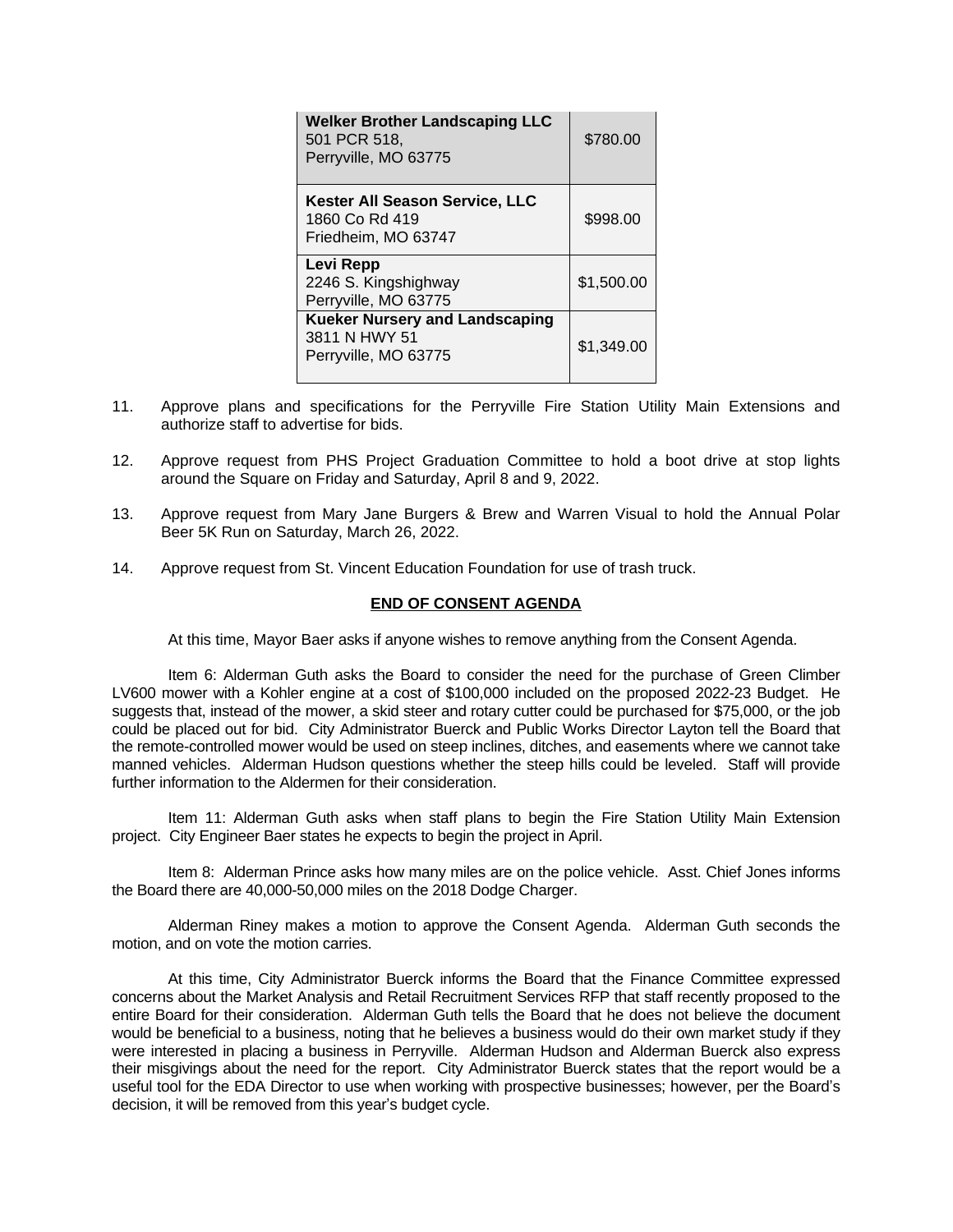# **RESOLUTION:**

After discussion and review, Alderman Schumer makes a motion to support efforts to name the new bridge connecting Perry County and Randolph County the "Don Welge Memorial Bridge." Motion is seconded by Alderman Buerck. Roll call showed the aye and nay vote as follows: Curt Buerck, aye; Tom Guth, aye; Prince Hudson, aye; Douglas K. Martin, aye; Larry Riney, nay; David J. Schumer, aye. Totals: aye, five; nay, one. Motion carries. Said Resolution is as follows:

## **RESOLUTION NO. 2022-01**

# **A RESOLUTION OF THE BOARD OF ALDERMEN OF THE CITY OF PERRYVILLE, MISSOURI, SUPPORTING THE EFFORTS TO NAME THE BRIDGE CONNECTING PERRY COUNTY, MISSOURI, AND RANDOLPH COUNTY, ILLINOIS, THE "DON WELGE MEMORIAL BRIDGE."**

**WHEREAS,** the City of Perryville Mayor and Board of Aldermen wish to honor and memorialize the life, contributions, and service of Don Welge to the communities of Perryville, Missouri, and Chester, Illinois; and

**WHEREAS,** as the President and CEO of Gilster-Mary Lee, Don Welge provided employment for thousands of residents of Perryville and Chester since the mid-1970's and had been a leader in his commitment to the growth and prosperity of both communities; and

**WHEREAS,** the bridge between Perryville, Missouri, and Chester, Illinois, has served as a vital part of the lives of the citizens in both communities by connecting people with family, jobs, and services, and Don Welge's dedication to progress and expansion has enriched the connection between the communities; and

**WHEREAS,** Don Welge traveled across the existing bridge thousands of times during his lifetime, and Gilster-Mary Lee trucks and trailers can be seen crossing the bridge countless times each day moving raw materials and finished product among plant locations on both sides of the Mississippi River; and

**WHEREAS,** Don Welge had long been a champion for the redevelopment of the Chester Bridge and advocated for its construction at all levels of community and government; and

**WHEREAS,** the Missouri Highway and Transportation Commission has announced that funding has been approved to replace the current bridge, known as the "Chester Bridge," with construction expected to begin in 2023.

# **NOW, THEREFORE, BE IT RESOLVED BY THE BOARD OF ALDERMEN OF THE CITY OF PERRYVILLE, MISSOURI, AS FOLLOWS:**

That the City of Perryville hereby requests the Missouri Department of Transportation name the newly constructed bridge connecting Perry County, Missouri, and Randolph County, Illinois, the "Don Welge Memorial Bridge" in honor of Mr. Welge's contribution to the connection between the two communities.

**PASSED AND APPROVED** this 1<sup>st</sup> day of February, 2022, by a vote of 5 ayes, 1 nay, 0 abstentions, and 0 absent.

CITY OF PERRYVILLE, MISSOURI

ATTEST: By: Ken Baer, Mayor Tracy Prost, City Clerk

# **SECOND READINGS AND FINAL PASSAGE:**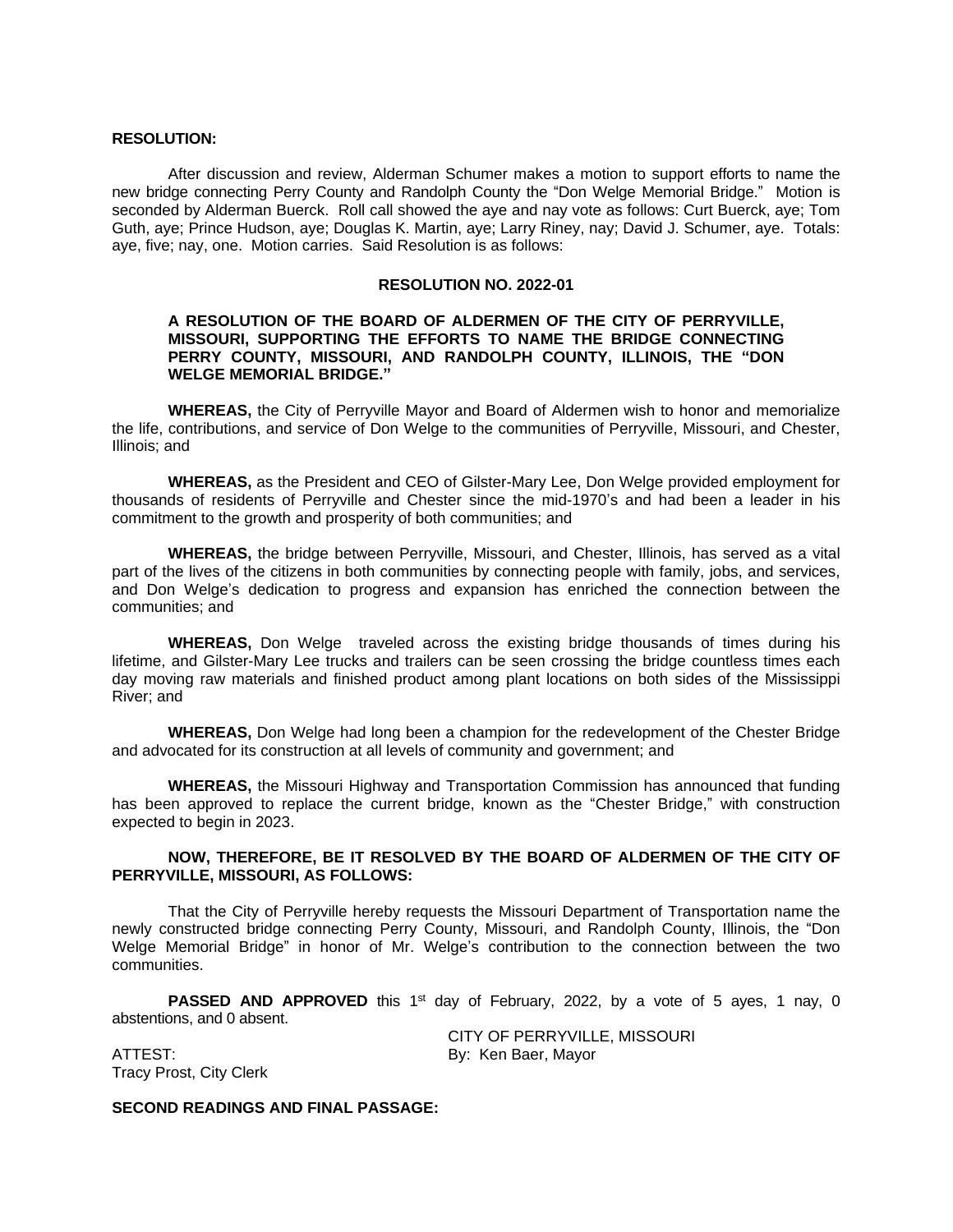Now, at this time, the Board proceeds to approve Bill No. 6263, AN ORDINANCE AUTHORIZING THE MAYOR OF THE CITY OF PERRYVILLE, MISSOURI, TO EXECUTE A **LETTER OF ENGAGEMENT** AND **PRIVILEGED AND CONFIDENTIAL COMMON INTEREST AND JOINT LITIGATION AGREEMENT** BY AND BETWEEN THE CITY AND **DAY PITNEY, LLP,** RELATIVE TO **LEGAL REPRESENTATION IN THE MATTER OF NATURAL GAS PIPELINE COMPANY OF AMERICA BEFORE THE FEDERAL ENERGY REGULATORY COMMISSION**; FURTHER SAID ORDINANCE SHALL AUTHORIZE AND DIRECT THE CITY CLERK TO ATTEST THE SIGNATURE OF THE MAYOR. Bill No. 6263 is read a second time on motion by Alderman Riney, seconded by Alderman Guth. Thereupon on motion by Alderman Riney, seconded by Alderman Guth, and on vote carried, it is ordered that the bill be placed on final passage. Roll call showed the aye and nay vote as follows: Curt Buerck, aye; Tom Guth, aye; Prince Hudson, aye; Douglas K. Martin, aye; Larry Riney, aye; David J. Schumer, aye. Totals: aye, six; nay, none. The Mayor thereupon declared the bill passed and approved and the bill thereupon became Ordinance No. 6480 of the City of Perryville, and is in words and figures as follows:

## BILL NO. 6263 **ORDINANCE NO. 6480**

AN ORDINANCE AUTHORIZING THE MAYOR OF THE CITY OF PERRYVILLE, MISSOURI, TO EXECUTE A **LETTER OF ENGAGEMENT** AND **PRIVILEGED AND CONFIDENTIAL COMMON INTEREST AND JOINT LITIGATION AGREEMENT** BY AND BETWEEN THE CITY AND **DAY PITNEY, LLP,** RELATIVE TO **LEGAL REPRESENTATION IN THE MATTER OF NATURAL GAS PIPELINE COMPANY OF AMERICA BEFORE THE FEDERAL ENERGY REGULATORY COMMISSION**; FURTHER SAID ORDINANCE SHALL AUTHORIZE AND DIRECT THE CITY CLERK TO ATTEST THE SIGNATURE OF THE MAYOR.

WHEREAS, the Mayor and Board of Aldermen have heretofore reviewed the letter of engagement and litigation agreement, marked Exhibit A and attached hereto and incorporated herein as if fully set forth; and,

WHEREAS, the Mayor and Board of Aldermen of the City of Perryville, Missouri, deem it advisable to enter into said agreements;

NOW, THEREFORE, BE IT ORDAINED BY THE MAYOR AND BOARD OF ALDERMEN OF THE CITY OF PERRYVILLE, MISSOURI, AS FOLLOWS:

1. That the Mayor and Board of Aldermen of the City of Perryville approve the agreements in their substantial form, marked Exhibit A and attached hereto and incorporated herein as if fully set forth between the City of Perryville, a municipal corporation, and **Day Pitney, LLP**. It is the belief of the Mayor and Board of Aldermen that it is in the best interest of the citizens of the City of Perryville, that the City enters into said agreements.

2. That the Mayor be and he is hereby authorized and directed to execute said agreements for and on behalf of the City of Perryville, Missouri.

3. That the City Clerk of the City of Perryville is hereby authorized and directed to attest the signature of the Mayor on the attached agreements.

If any section, subsection, sentence, clause, phrase or portion of this ordinance is for any reason held invalid or unconstitutional by any court of competent jurisdiction, such portions shall be deemed a separate, distinct and independent provision, and such holding shall not affect the validity of the remaining portions hereof.

5. This ordinance shall take effect and be in force from and after its passage and approval.

FIRST READING: January 18, 2022.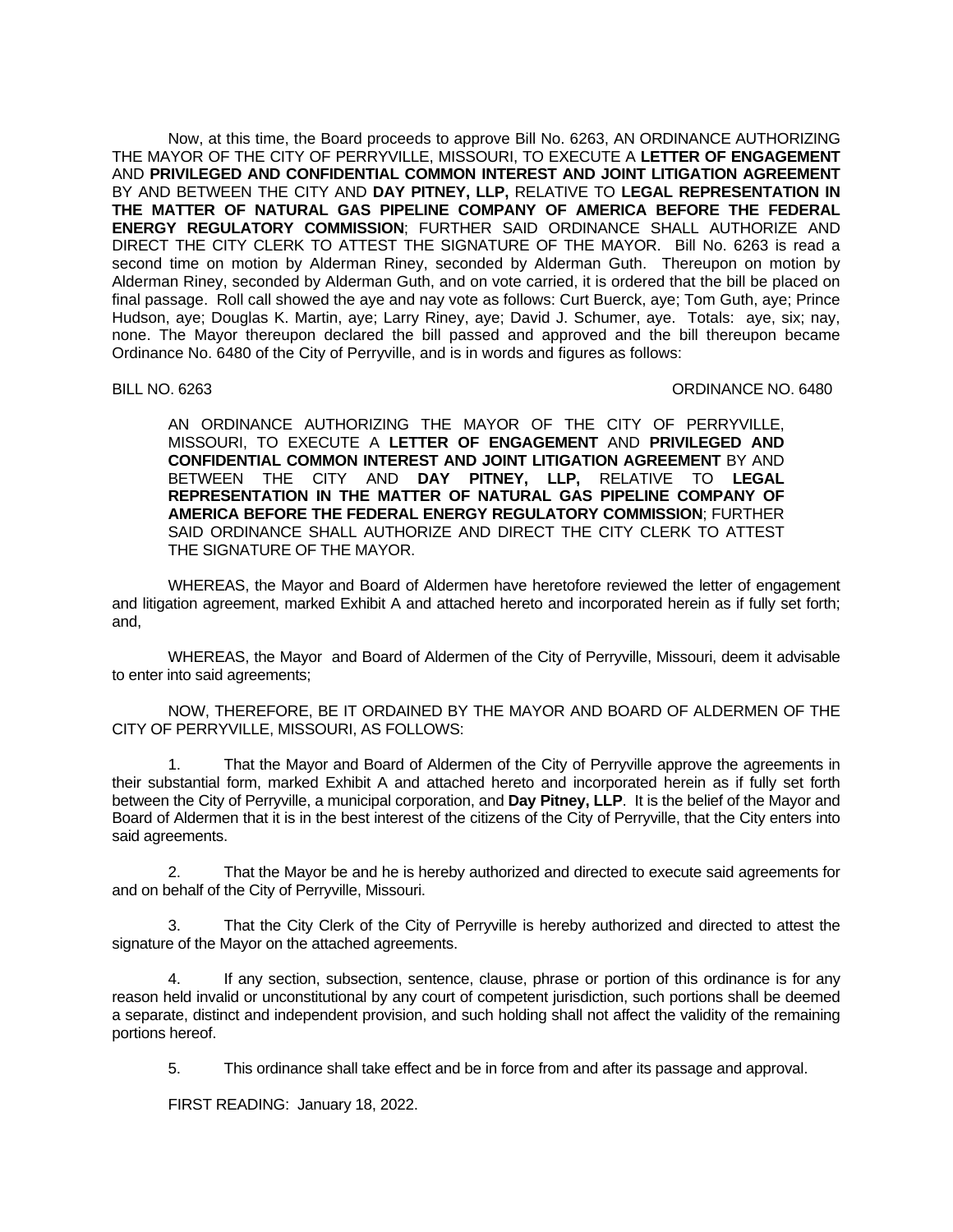# SECOND READING: February 1, 2022.

PASSED AND APPROVED this 1<sup>st</sup> day of February, 2022, by a vote of 6 ayes, 0 nays, 0 abstentions, and 0 absent.

Tracy Prost, City Clerk

CITY OF PERRYVILLE, MISSOURI ATTEST: By: Ken Baer, Mayor

Now, at this time, the Board proceeds to approve Bill No. 6264, AN ORDINANCE AMENDING TITLE 17, CHAPTER 17.60, SECTION 17.60.050, OF THE CODE OF ORDINANCES OF THE CITY OF PERRYVILLE, MISSOURI, RELATIVE TO THE SCHEDULE OF MINIMUM PARKING SPACES REQUIRED; AND REPEALING ALL ORDINANCES IN CONFLICT THEREWITH. Bill No. 6264 is read a second time on motion by Alderman Martin, seconded by Alderman Riney. Thereupon on motion by Alderman Martin, seconded by Alderman Riney, and on vote carried, it is ordered that the bill be placed on final passage. Roll call showed the aye and nay vote as follows: Curt Buerck, aye; Tom Guth, aye; Prince Hudson, aye; Douglas K. Martin, aye; Larry Riney, aye; David J. Schumer, aye. Totals: aye, six; nay, none. The Mayor thereupon declared the bill passed and approved and the bill thereupon became Ordinance No. 6481 of the City of Perryville, and is in words and figures as follows:

BILL NO. 6264 **ORDINANCE NO.** 6481

AN ORDINANCE AMENDING TITLE 17, CHAPTER 17.60, SECTION 17.60.050, OF THE CODE OF ORDINANCES OF THE CITY OF PERRYVILLE, MISSOURI, RELATIVE TO THE SCHEDULE OF MINIMUM PARKING SPACES REQUIRED; AND REPEALING ALL ORDINANCES IN CONFLICT THEREWITH.

NOW, THEREFORE, BE IT ORDAINED BY THE MAYOR AND BOARD OF ALDERMEN OF THE

CITY OF PERRYVILLE, MISSOURI, AS FOLLOWS:

Section 1. That Title 17, Chapter 17.60, Section 17.60.050, Subsection B of the Code of Ordinances of the City of Perryville, Missouri, is hereby amended to read as follows:

# "**17.60.050 Schedule of minimum parking spaces required.**

**\* \* \***

- B. Commercial, Industrial, and Institutional:
	- 1. There is no minimum parking space requirement for any Commercial, Industrial, or Institutional property required by the Perryville Missouri Schedule of Ordinances. Instead, it is understood and expected that individual developers will consider their parking needs, specific to their business(es), and design accordingly.
	- 2. Notwithstanding the foregoing, Commercial, Industrial, and Institutional property parking must adhere to all other local, state, and federal statutes and regulations, including, but not limited to adhering to all Americans with Disabilities Act (ADA) requirements for parking spaces."

Section 2. That Title 17, Chapter 17.60, Section 17.60.050, Subsection C, Paragraph 2 of the Code of Ordinances of the City of Perryville, Missouri, is hereby amended to read as follows:

# "**17.60.050 Schedule of minimum parking spaces required.**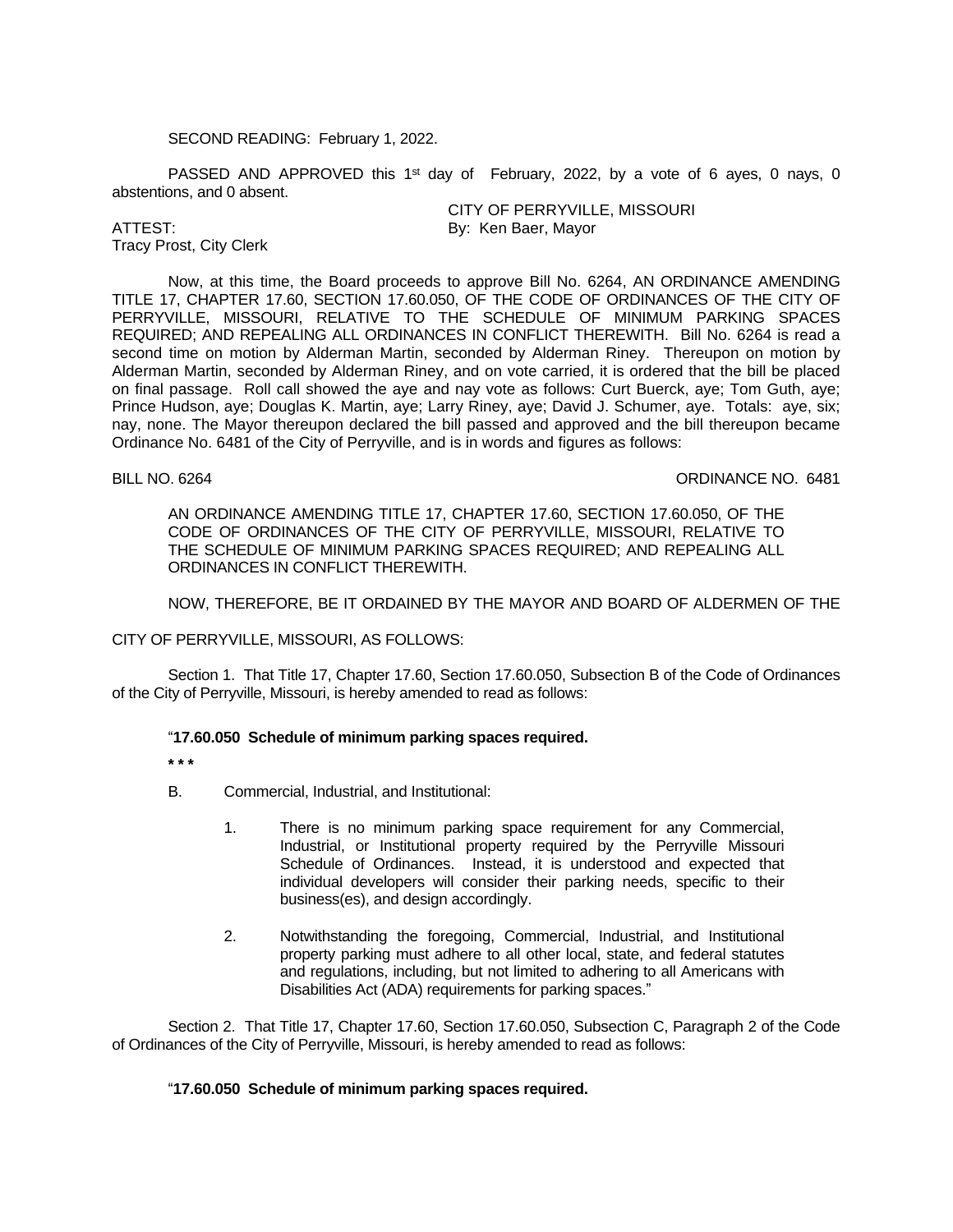**\* \* \***

C. Exceptions.

\* \* \*

2. Where an increase in the number of parking spaces is required by a change or enlargement in an existing use, or where the required spaces are provided collectively or used jointly by two or more buildings, the required spaces may be located and maintained on a separate lot or parcel of land not over three hundred (300) feet from the existing use or any of the establishments jointly or collectively using the parking facilities; provided that the parking facilities are located in the same zoning district or a less restricted zoning district as the uses served, and the provisions of subsection (C)(4) of this section below are met."

Section 3. That Title 17, Chapter 17.60, Section 17.60.050, Subsection C, Paragraph 3 of the Code of Ordinances of the City of Perryville, Missouri, is hereby *deleted and the remaining paragraphs be renumbered*.

Section 4. It is the intent of the Mayor and Board of Aldermen of the City of Perryville, Missouri, and it is hereby ordained that this ordinance shall become and be made a part of the Code of Ordinances of the City of Perryville, Missouri, and that sections of this ordinance may be renumbered to accomplish such intention.

Section 5. If any section, subsection, sentence, clause, phrase or portion of this ordinance is, for any reason, held invalid or unconstitutional by any court of competent jurisdiction, such portion shall be deemed a separate, distinct and independent provision and such holding shall not affect the validity of the remaining portions hereof.

Section 6. That this ordinance shall take effect and be in force from and after its passage and approval.

Section 7. All ordinances or parts of ordinances in conflict herewith are hereby repealed.

FIRST READING: January 18, 2022.

SECOND READING: February 1, 2022.

PASSED AND APPROVED this 1st day of February, 2022, by a vote of 6 ayes, 0 nays, 0 abstentions and 0 absent.

Tracy Prost, City Clerk

CITY OF PERRYVILLE, MISSOURI ATTEST: By: Ken Baer, Mayor

# **FIRST READINGS:**

Alderman Guth presents motion, seconded by Alderman Riney, and on vote carried Bill No. 6265, entering into an agreement with Welker Brothers Landscaping, LLC, relative to Mowing Neighborhood Mini-Parks, is read for the first time by title only. The heading is as follows:

AN ORDINANCE AUTHORIZING THE MAYOR OF THE CITY OF PERRYVILLE, MISSOURI, TO EXECUTE A CONTRACT BY AND BETWEEN THE CITY AND **WELKER BROTHERS LANDSCAPING, LLC,** RELATIVE TO **MOWING NEIGHBORHOOD MINI-PARKS**; FURTHER SAID ORDINANCE SHALL AUTHORIZE AND DIRECT THE CITY CLERK TO ATTEST THE SIGNATURE OF THE MAYOR.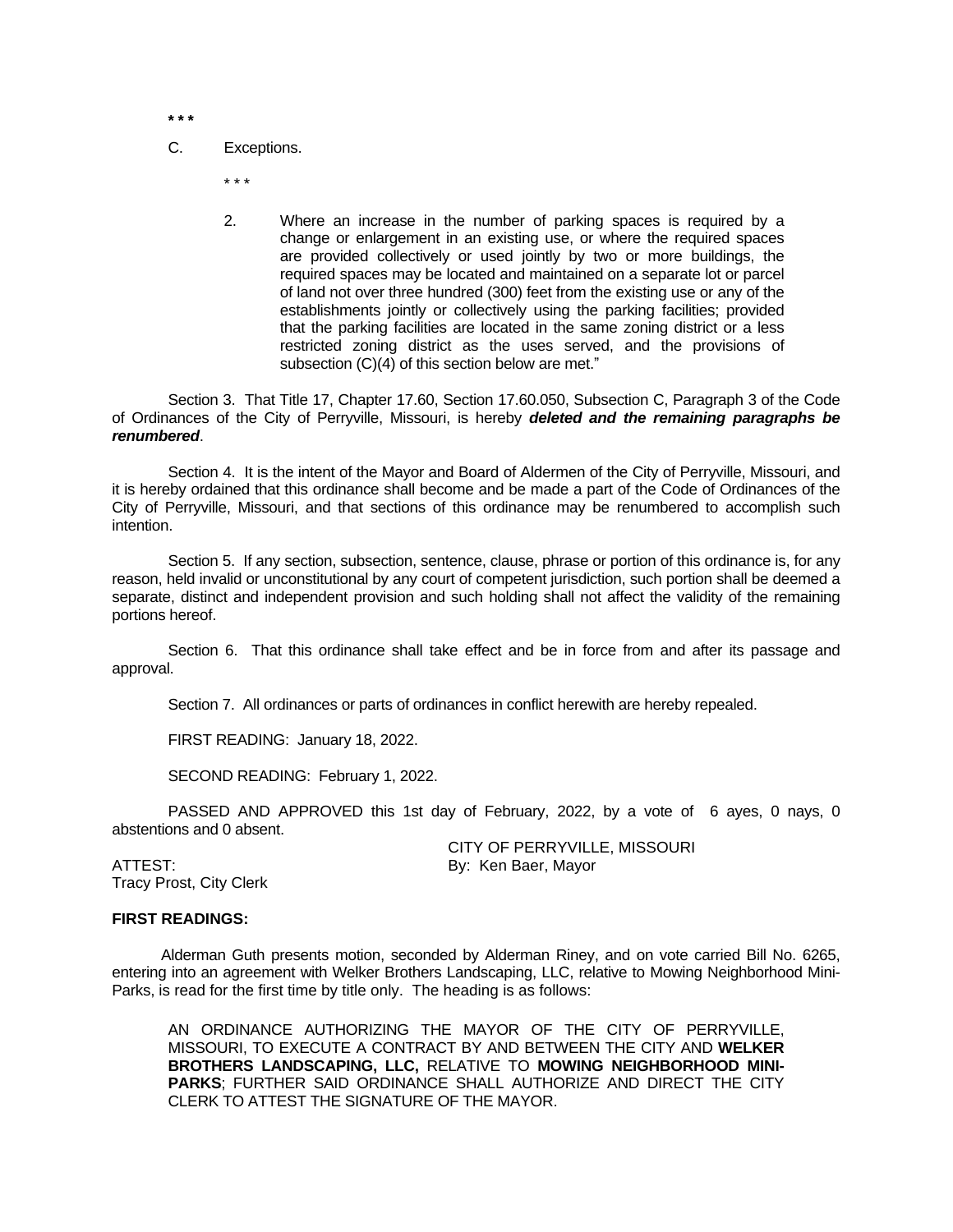Alderman Buerck presents motion, seconded by Alderman Martin, and on vote carried Bill No. 6266, entering into an agreement with Horner & Shifrin, Inc., relative to engineering services regarding Water Model Update and Evaluation, is read for the first time by title only. The heading is as follows:

AN ORDINANCE AUTHORIZING THE MAYOR OF THE CITY OF PERRYVILLE, MISSOURI, TO EXECUTE A CONTRACT BY AND BETWEEN THE CITY AND **HORNER & SHIFRIN, INC.** RELATIVE TO **WATER MODEL UPDATE & EVALUATION – PHASE 1**; FURTHER SAID ORDINANCE SHALL AUTHORIZE AND DIRECT THE CITY CLERK TO ATTEST THE SIGNATURE OF THE MAYOR.

Alderman Martin presents motion, seconded by Alderman Buerck, and on vote carried Bill No. 6267, accepting easement deed from Perry County Community Task Force, is read for the first time by title only. The heading is as follows:

AN ORDINANCE AUTHORIZING THE MAYOR AND CITY CLERK OF THE CITY OF PERRYVILLE, MISSOURI, TO ATTEST TO THE CITY'S ACCEPTANCE OF CERTAIN PROPERTY, WHICH SAID PROPERTY IS PARTICULARLY SET FORTH IN THE ATTACHED EASEMENT DEED.

Alderman Riney presents motion, seconded by Alderman Buerck, and on vote carried Bill No. 6268, entering into agreements with artists relative to sculpture exhibition, is read for the first time by title only. The heading is as follows:

AN ORDINANCE AUTHORIZING THE MAYOR OF THE CITY OF PERRYVILLE, MISSOURI, TO EXECUTE A CONTRACT BY AND BETWEEN THE CITY AND **VARIOUS ARTISTS** RELATIVE TO **PUBLIC SCULPTURE DISPLAY**; FURTHER SAID ORDINANCE SHALL AUTHORIZE AND DIRECT THE CITY CLERK TO ATTEST THE SIGNATURE OF THE MAYOR.

Alderman Schumer presents motion, seconded by Alderman Hudson, and on vote carried Bill No. 6269, amending Section 8.16.130(B) and adding Section 8.16.140(D) to the Code of Ordinances relative to residential disposal of large solid waste, is read for the first time by title only. The heading is as follows:

AN ORDINANCE AMENDING TITLE 8, CHAPTER 8.16 OF THE CODE OF ORDINANCES OF THE CITY OF PERRYVILLE, MISSOURI, RELATIVE TO GARBAGE COLLECTION AND DISPOSAL; AND REPEALING ALL ORDINANCES IN CONFLICT THEREWITH.

Alderman Buerck presents motion, seconded by Alderman Hudson, and on vote carried Bill No. 6270, entering into an agreement with Garrett and Lillian Prevallet relative to real estate purchase and sale of property located at 119 North Jackson Street, is read for the first time by title only. The heading is as follows:

AN ORDINANCE AUTHORIZING THE MAYOR OF THE CITY OF PERRYVILLE, MISSOURI, TO EXECUTE A CONTRACT BY AND BETWEEN THE CITY AND **GARRETT AND LILLIAN PREVALLET** RELATIVE TO **PURCHASE OF 119 NORTH JACKSON STREET**; FURTHER SAID ORDINANCE SHALL AUTHORIZE AND DIRECT THE CITY CLERK TO ATTEST THE SIGNATURE OF THE MAYOR.

Alderman Schumer presents motion, seconded by Alderman Buerck, and on vote carried Bill No. 6271, accepting Quit Claim Deed from Missouri Highways and Transportation Commission relative to purchase of property at Rand Avenue and Perryville Boulevard intersection, is read for the first time by title only. The heading is as follows:

AN ORDINANCE AUTHORIZING THE MAYOR AND CITY CLERK TO ATTEST TO THE CITY'S ACCEPTANCE OF CERTAIN PROPERTIES DEDICATED TO THE CITY, WHICH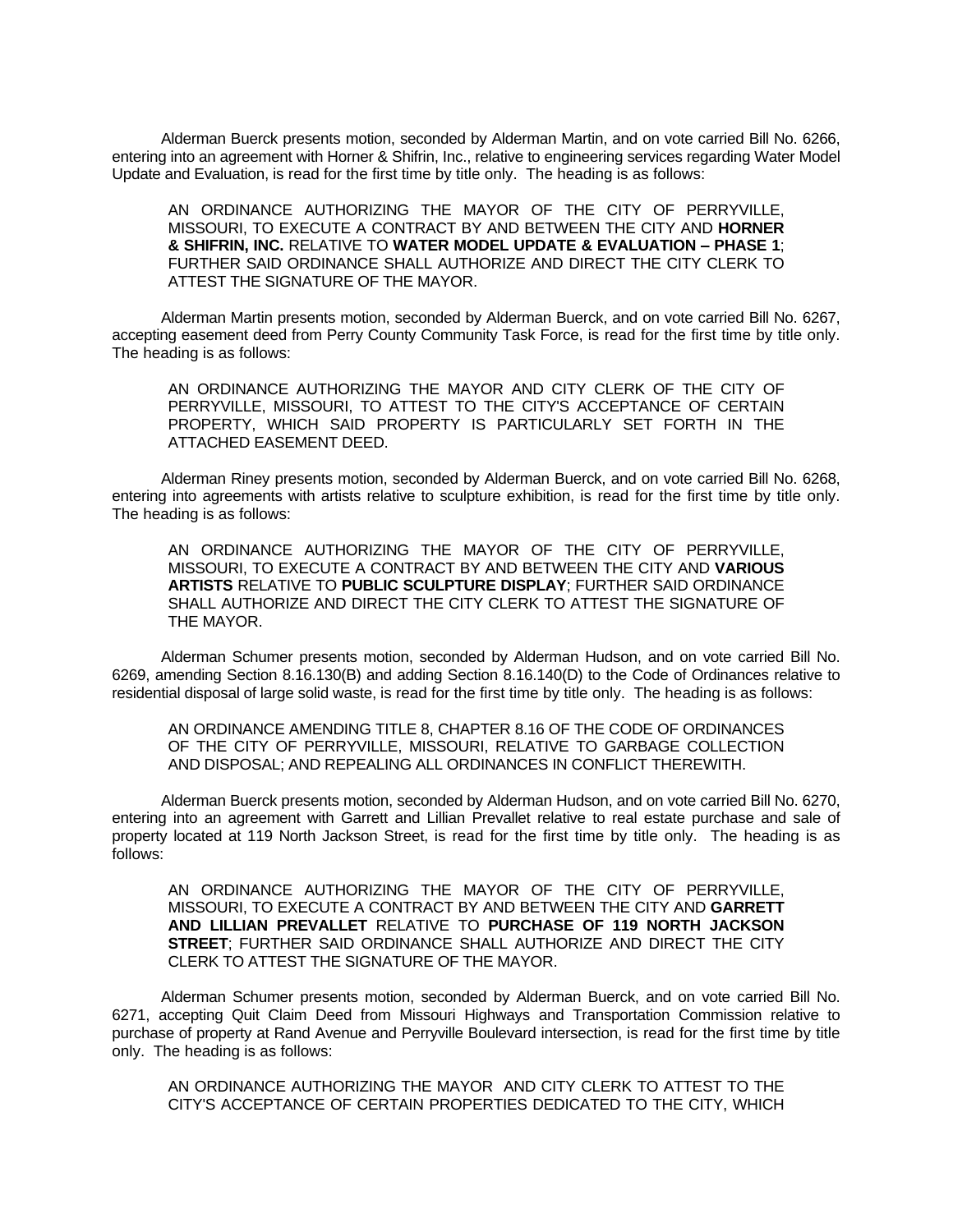# SAID PROPERTIES ARE PARTICULARLY SET FORTH IN THE ATTACHED QUIT-CLAIM DEED.

Mayor Baer asks for Committee Reports.

Alderman Guth, as Chairman of the Economic Development Committee, informs the Board that applications will be accepted for the Economic Development Director position until February 23<sup>rd</sup>.

City Administrator Report:

 **2022 Perry Park Center Event Schedule –** Park Center staff has done a good job of bringing new and unique events to fruition at the Perry Park Center.

 **Updated CDC recommendations regarding COVID-19 -** We continue to do our best to follow COVID protocols for personnel issues here at the City. We are certainly not immune to these issues but, overall, are doing okay and Amy Webb is doing a great job leading our efforts.

**PPC Projector Update -** New estimated arrival date is early March.

City Engineer Report:

 **NE Outfall Sewer Project –** The by-pass pumping was completed in one day. The next phase will probably take 2-3 weeks to get to the next by-pass. Some supplies are backordered, which may require adjustments on the timing of the next crossing.

Parks & Recreation Report:

**Mayor's Cup –** There was a good crowd for the Mayor's Cup this year.

 **BIBA –** The ribbon cutting ceremony for the Kiwanis Club's donation of the BIBA activity to the Feltz Street Playground will be held in the spring.

 **Lucas and Friends Playground –** The Missouri Legislation recognized Lucas and Friends at the Legislative Session in Jefferson City.

Mayor Baer asks the Board for any concerns, comments, or other non-action items they would like to present.

Alderman Riney asks if signs could be erected directing people to the location of the Charles Lindbergh marker. City Administrator Buerck will check with MoDot to see if they will allow the signs on their right-of-way.

Alderman Hudson expresses his concern about the lack of house numbers on a duplex on St. Joseph Street. He notes that this duplex sits perpendicular to the street and you cannot see it from the street. He is concerned that an emergency vehicle would not be able to find it. He tells the Board that he spoke with the owner of the duplex, and the owner agreed that he would take care of the problem.

Now, at this time, upon motion by Alderman Schumer, seconded by Alderman Buerck, it is ordered that the Board now convene into closed session to discuss real estate matters in accordance with Section 610.021(2) RSMo; personnel matters in accordance with Section 610.021(3) RSMo; and contractual matter in accordance with Section 610.021(9) RSMo. Roll call showed the aye and nay votes as follows: Curt Buerck, aye; Tom Guth, aye; Prince Hudson, aye; Douglas K. Martin, aye; Larry Riney, aye; David J. Schumer, aye. Totals: aye, six; nay, none.